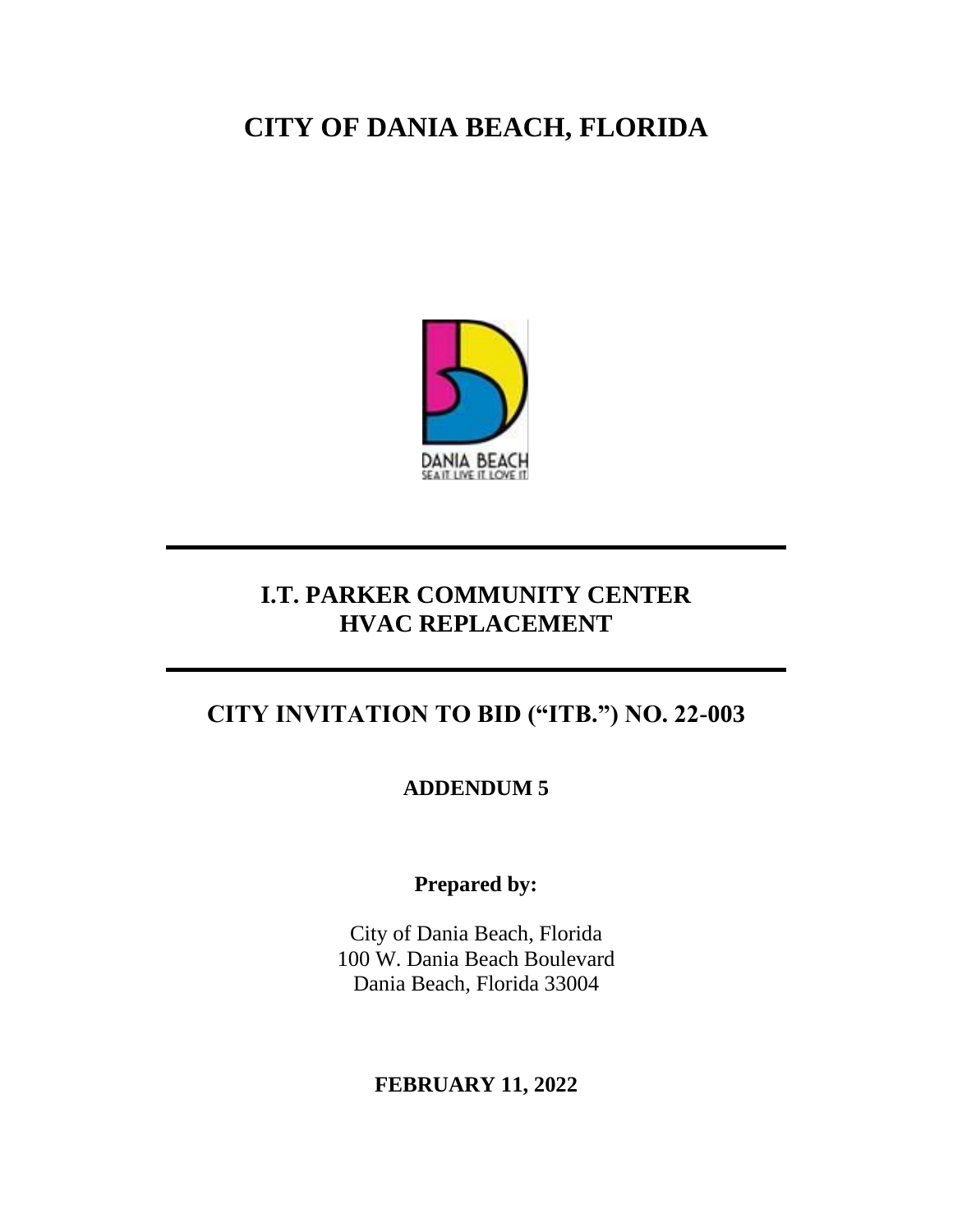#### **CITY OF DANIA BEACH, FLORIDA INVITATION TO BID FOR "I.T. PARKER COMMUNITY CENTER HVAC REPLACEMENT" ITB 22-003**

TO ALL BIDDERS: PLEASE TAKE NOT E OF THE FOLLOWING REVISIONS, ADDITIONS, DELETIONS, CLARIFICATIONS, ETC. RELATIVE TO THE SOLICITATION, WHICH IN ACCORDANCE WITH THE CONTRACT DOCUMENTS SHALL BECOME A PART OF AND HAVE PRECEDENCE OVER ANYTHING SHOWN OR DESCRIBED OTHERWISE.

THE FOLLOWING MODIFICATIONS TO THE DOCUMENTS ARE MADE:

- 1. The bid form is revised to add one (1) 25-ton air handler unit. The revised form accompanies this addendum.
- 2. The "Prevailing Wage Ordinance" does not apply to this bid and is revoked by this reference.
- 3. The deadline for submissions has been extended to Friday, February 18, 2022 at 10:00am. Bids will be publically opened immediately after the submission deadline. Information to join the bid opening remains the same:

1(470)8692200,,1443963455# (US East) <https://meetings.ringcentral.com/j/1443963455>